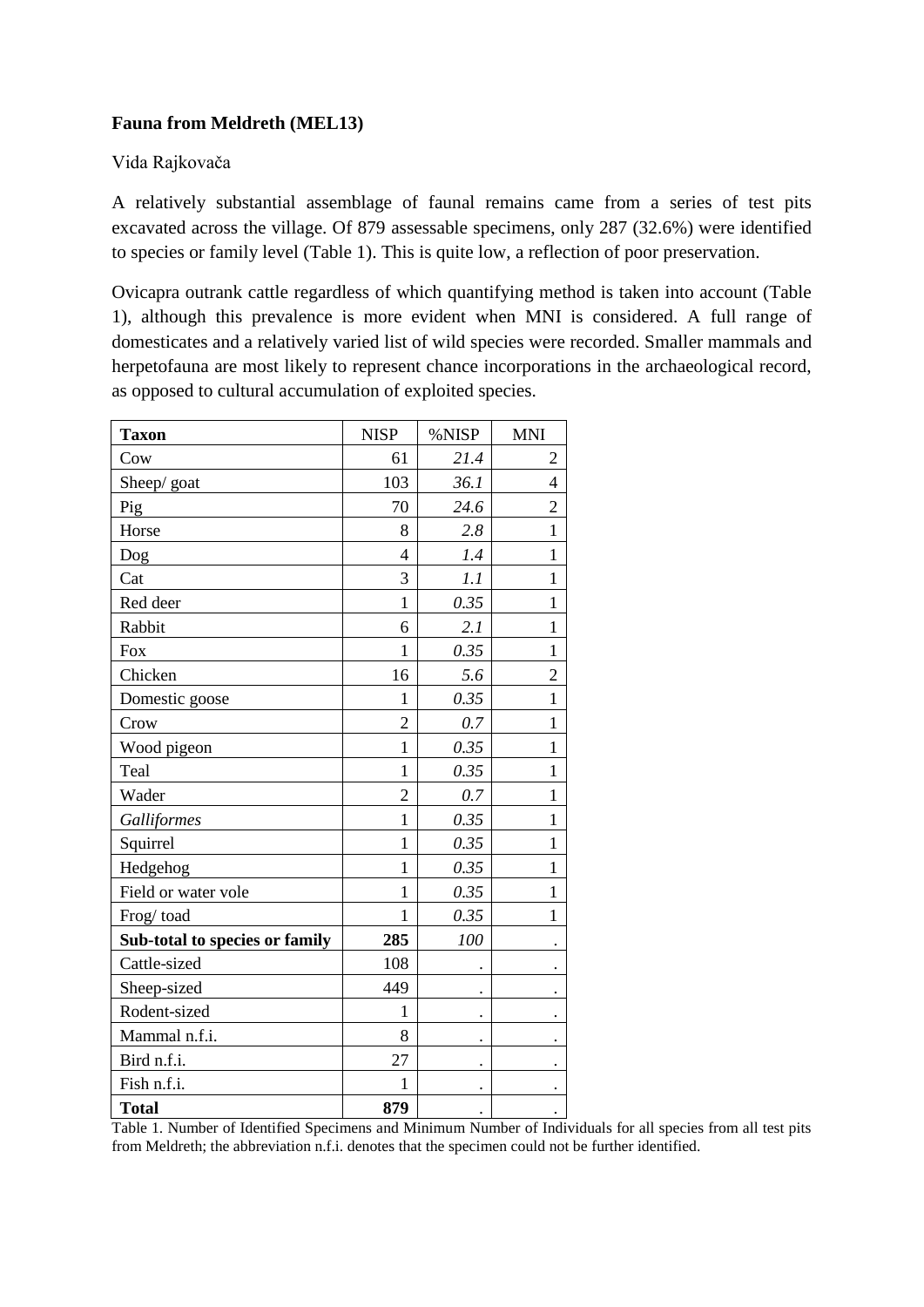### *Methods:*

#### *Identification, quantification and ageing*

The zooarchaeological investigation followed the system implemented by Bournemouth University with all identifiable elements recorded (NISP: Number of Identifiable Specimens) and diagnostic zoning (amended from Dobney & Reilly 1988) used to calculate MNE (Minimum Number of Elements) from which MNI (Minimum Number of Individuals) was derived. Identification of the assemblage was undertaken with the aid of Schmid (1972), and reference material from the Cambridge Archaeological Unit. Undiagnostic fragments were assigned to a size category. A small number of bones were retrieved from sieving of the environmental bulk soil samples. Small taxa were not particularly abundant, however, and the sieved bones did not provide a great deal of additional data on the main domestic species.

#### *Preservation, fragmentation and taphonomy*

Surface condition was variable, but it was mostly recorded as quite poor (Behrensmeyer 1978). Some 69 specimens were recorded with surface erosion and signs of weathering (7.8%). Burnt bone formed a small part of the assemblage with five specimens showing signs of charring and four being recorded as calcined.

Just over one percent of the bone was recorded as gnawed  $(N=10)$ , with larger domesticates being equally as affected as medium-sized domesticates. This suggests that dogs had access to a proportion of bones prior to their final deposition.

#### *Butchery*

Butchery marks were recorded on 18 specimens (2%). Rough and crude chop marks and sawing were the most dominant actions performed on carcasses. Vertebra of all sizes being chopped or sawn down the sagittal plane, representing carcasses intended to be split into left and right portions, were especially common.

### *Pathologies*

There were only two abnormal bones in the assemblage. Abnormal bone growth was noted on the proximal articulation of cow metatarsus from test pit 13. The other instance was a case of osteochondritis dissecans noted on joint surface of proximal metacarpal of cattle from test pit 7. This appears as lesions, resulting from the herniation of small portions of the joint cartilage through the articular surface of the bone, tend to be linked to the sudden physical stress or trauma to the joint.

## **Test pits**

The majority of pits generated small quantities of faunal remains, showing an impoverished range of species. With an exception of test pits 28 and 29, as the only ones that stood out, both in terms of the quantity of recovered bone and the range of identified species (Tables 2- 13), the material was dominated by the remains of livestock species and an occasional find of chicken. Test pits 28 and 29 generated a combined total of 337 specimens, or 38.3% of the assemblage. Although dominated by ovicapra, cattle and pig cohorts appeared substantial enough implying beef and pork were also commonly eaten. Poultry also played part in their diet. A sporadic crow or fox specimen came from other pits with very little other material.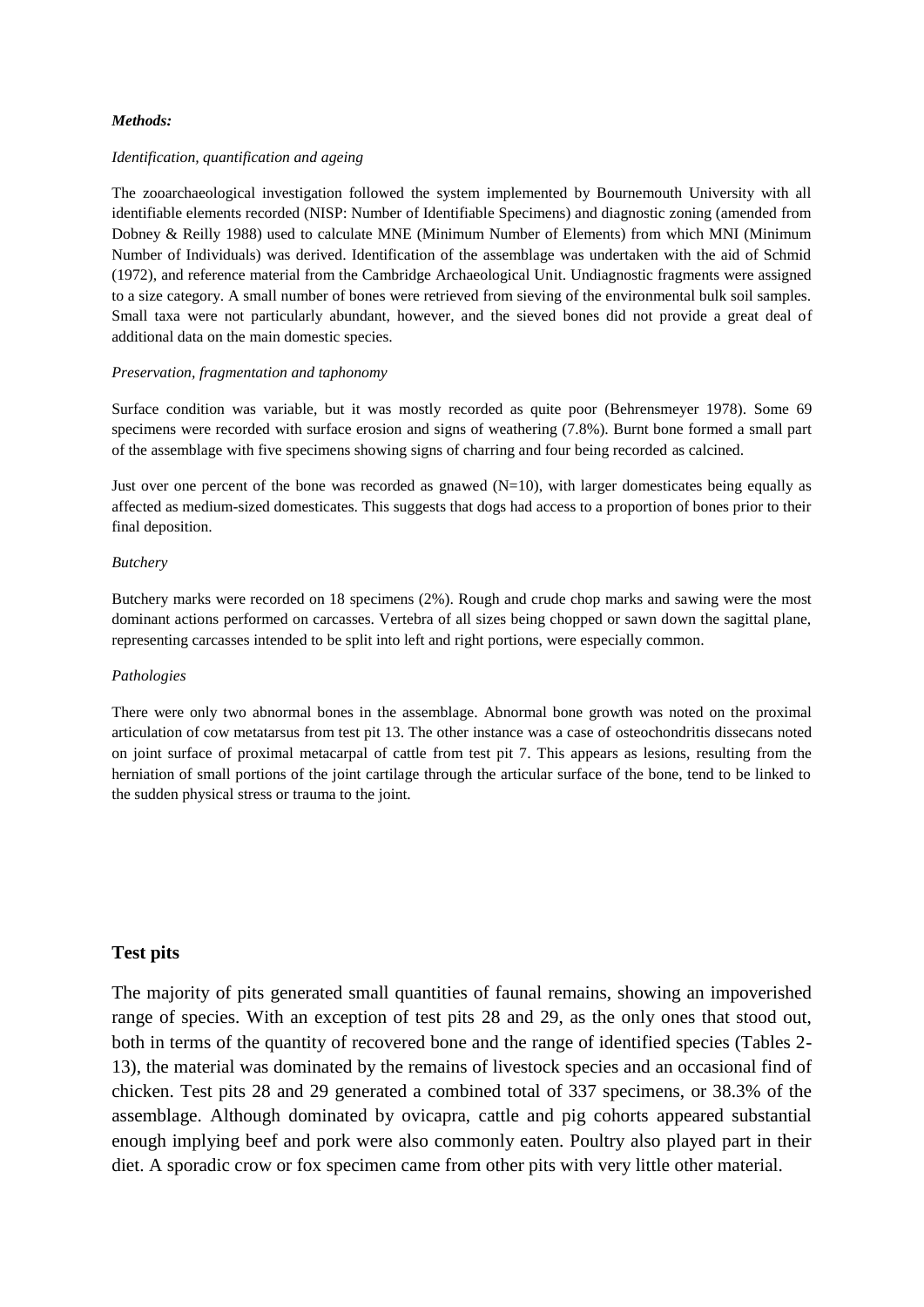|              |                         |                | Test pit 2   |              |                |                |                | Test pit 3     |                                                                                                                                                                                                                                                                                                                                                                                                                                                                                                                                                |           |
|--------------|-------------------------|----------------|--------------|--------------|----------------|----------------|----------------|----------------|------------------------------------------------------------------------------------------------------------------------------------------------------------------------------------------------------------------------------------------------------------------------------------------------------------------------------------------------------------------------------------------------------------------------------------------------------------------------------------------------------------------------------------------------|-----------|
| <b>Taxon</b> | [1]                     | [2]            | [3]          | [5]          | [6]            | [1]            | [2]            | [3]            | $[4] % \begin{minipage}[b]{0.45\linewidth} \centering \includegraphics[width=\textwidth]{figs/fig_4.pdf} \caption{The figure shows the \textit{exit} (top) and the \textit{exit} (top) are shown in the \textit{exit} (top) and the \textit{exit} (top) are shown in the \textit{exit} (top) and the \textit{exit} (top) are shown in the \textit{exit} (top) and the \textit{exit} (bottom) are shown in the \textit{exit} (bottom) and the \textit{exit} (bottom) are shown in the \textit{exit} (bottom).} \label{fig:exit} \end{minipage}$ | [5]       |
| Cow          | $\overline{2}$          | $\bullet$      | $\bullet$    | $\bullet$    | $\bullet$      | ٠              | ٠              |                |                                                                                                                                                                                                                                                                                                                                                                                                                                                                                                                                                |           |
| Sheep/       |                         |                |              |              |                |                |                |                |                                                                                                                                                                                                                                                                                                                                                                                                                                                                                                                                                |           |
| goat         | $\mathbf{1}$            | $\mathbf{1}$   | $\bullet$    | $\bullet$    |                | ٠              | ٠              | 1              |                                                                                                                                                                                                                                                                                                                                                                                                                                                                                                                                                |           |
| Pig          | $\mathbf{1}$            | $\bullet$      | $\bullet$    | $\bullet$    | $\bullet$      | ٠              | ٠              | $\bullet$      | $\bullet$                                                                                                                                                                                                                                                                                                                                                                                                                                                                                                                                      | $\bullet$ |
| Chicken      | $\bullet$               |                | ٠            | $\bullet$    | ٠              |                | 1              | $\mathbf{1}$   | $\bullet$                                                                                                                                                                                                                                                                                                                                                                                                                                                                                                                                      |           |
| Sub-total    |                         |                |              |              |                |                |                |                |                                                                                                                                                                                                                                                                                                                                                                                                                                                                                                                                                |           |
| to species   | $\overline{\mathbf{4}}$ | 1              | ٠            | ٠            | ٠              | ٠              | 1              | $\overline{2}$ | ٠                                                                                                                                                                                                                                                                                                                                                                                                                                                                                                                                              |           |
| Cattle-      |                         |                |              |              |                |                |                |                |                                                                                                                                                                                                                                                                                                                                                                                                                                                                                                                                                |           |
| sized        | $\bullet$               | $\bullet$      | ٠            | $\bullet$    | $\mathbf{1}$   |                | $\bullet$      |                |                                                                                                                                                                                                                                                                                                                                                                                                                                                                                                                                                |           |
| Sheep-       |                         |                |              |              |                |                |                |                |                                                                                                                                                                                                                                                                                                                                                                                                                                                                                                                                                |           |
| sized        |                         | $\overline{2}$ | $\mathbf{1}$ | 1            | $\overline{2}$ | $\overline{2}$ | 1              |                |                                                                                                                                                                                                                                                                                                                                                                                                                                                                                                                                                |           |
| Mammal       |                         |                |              |              |                |                |                |                |                                                                                                                                                                                                                                                                                                                                                                                                                                                                                                                                                |           |
| n.f.i.       | $\bullet$               | $\bullet$      | $\bullet$    |              |                |                | $\bullet$      |                |                                                                                                                                                                                                                                                                                                                                                                                                                                                                                                                                                | 3         |
| Bird n.f.i.  | $\bullet$               | $\bullet$      | ٠            |              |                |                |                |                | $\mathbf{1}$                                                                                                                                                                                                                                                                                                                                                                                                                                                                                                                                   |           |
| <b>Total</b> | 4                       | 3              | 1            | $\mathbf{1}$ | 3              | $\overline{2}$ | $\overline{2}$ | 2              |                                                                                                                                                                                                                                                                                                                                                                                                                                                                                                                                                | 3         |

Table 2. Number of Identified Specimens from TP 2 and 3; the abbreviation n.f.i. denotes that the specimen could not be further identified.

|              |              |                         | Test pit 4     |              |                |                | Test pit 5   |              |                      | Test pit 6     |
|--------------|--------------|-------------------------|----------------|--------------|----------------|----------------|--------------|--------------|----------------------|----------------|
| <b>Taxon</b> | [2]          | [4]                     | [5]            | [6]          | [8]            | [3]            | [4]          | [5]          | [2]                  | [3]            |
| Cow          | $\mathbf{1}$ | 3                       | $\mathbf{1}$   |              | $\overline{2}$ |                | ٠            |              |                      |                |
| Sheep/       |              |                         |                |              |                |                |              |              |                      |                |
| goat         | $\bullet$    | $\bullet$               | 1              |              | $\bullet$      | $\bullet$      | $\bullet$    | $\bullet$    | ٠                    |                |
| Pig          | $\bullet$    | $\bullet$               | $\mathbf{1}$   | $\mathbf{1}$ | $\bullet$      |                | $\bullet$    | $\mathbf{1}$ | $\ddot{\phantom{0}}$ |                |
| Horse        | $\bullet$    | $\bullet$               | $\bullet$      |              | 1              | $\bullet$      | ٠            | ٠            | $\bullet$            |                |
| Cat          | $\bullet$    | $\mathbf{1}$            | $\bullet$      | ٠            | $\bullet$      | $\bullet$      | ٠            | ٠            |                      |                |
| Wood         |              |                         |                |              |                |                |              |              |                      |                |
| pigeon       | ٠            | $\bullet$               |                | ٠            | $\bullet$      | $\bullet$      | ٠            | ٠            | $\mathbf{1}$         |                |
| Sub-total    |              |                         |                |              |                |                |              |              |                      |                |
| to species   | $\mathbf{1}$ | $\overline{\mathbf{4}}$ | 3              | $\mathbf{1}$ | 3              | $\bullet$      | ٠            | $\mathbf{1}$ | 1                    |                |
| Cattle-      |              |                         |                |              |                |                |              |              |                      |                |
| sized        |              | 1                       | $\overline{2}$ | 1            | $\mathbf{1}$   | 1              | ٠            | $\mathbf{1}$ |                      |                |
| Sheep-       |              |                         |                |              |                |                |              |              |                      |                |
| sized        | ٠            | $\overline{2}$          | $\mathbf{1}$   | $\mathbf{1}$ | $\mathbf{1}$   | $\overline{2}$ | $\mathbf{1}$ | 3            | $\mathbf{1}$         | $\overline{2}$ |
| Rodent-      |              |                         |                |              |                |                |              |              |                      |                |
| sized        | $\bullet$    | $\bullet$               | $\bullet$      |              |                |                | ٠            |              |                      | 1              |
| <b>Total</b> | 1            | 7                       | 6              | 3            | 5              | 3              | $\mathbf{1}$ | 5            | $\overline{2}$       | 3              |

Table 3. Number of Identified Specimens from TP 4 - 6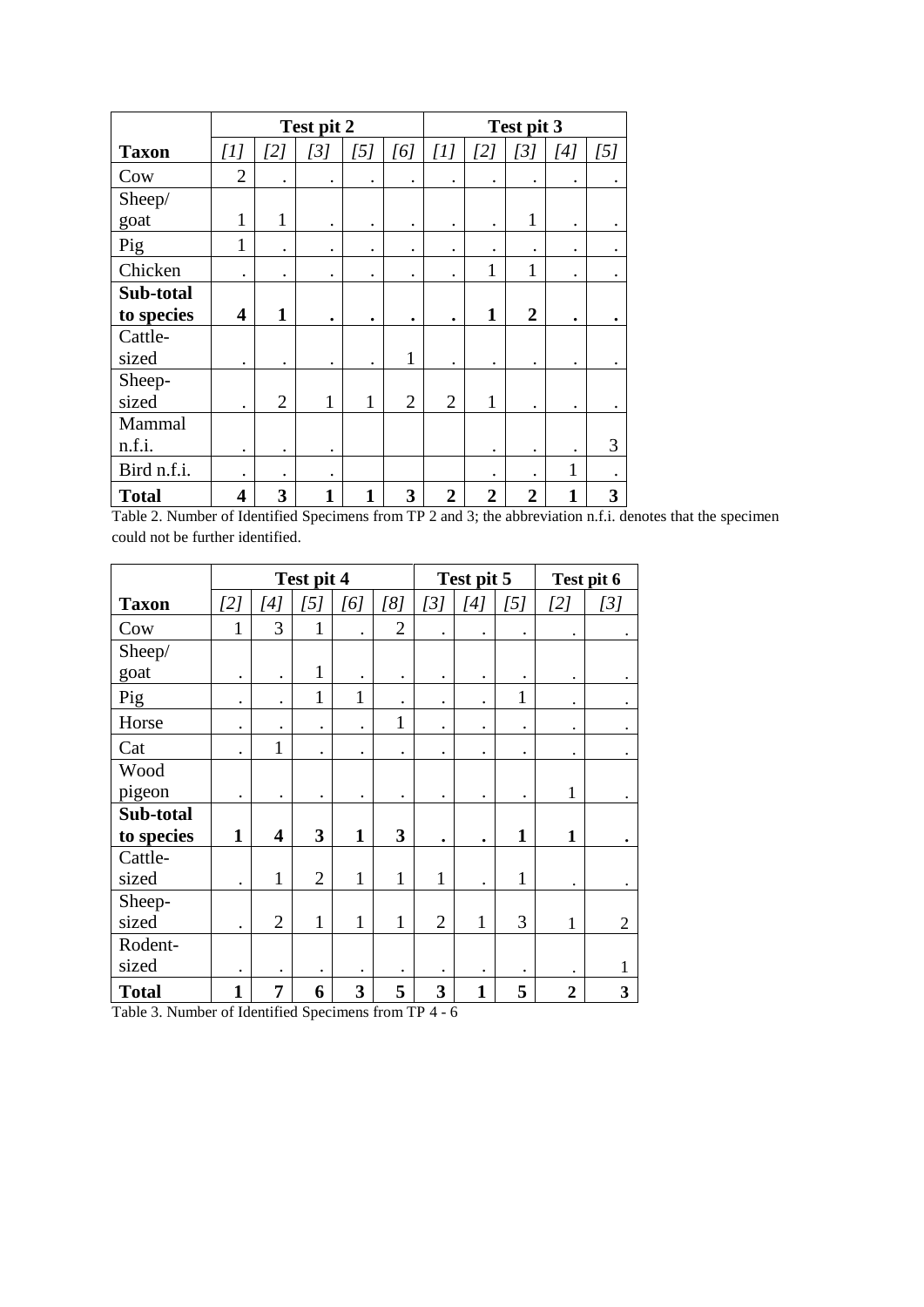|              |                | Test pit 7<br>[1]<br>[2]<br>[3]<br>[5]<br>[4]<br>[6]<br>$\overline{2}$<br>$\bullet$<br>$\bullet$<br>$\bullet$<br>$\bullet$<br>$\bullet$<br>$\mathbf{1}$<br>$\bullet$<br>$\bullet$<br>$\bullet$<br>$\bullet$<br>$\mathbf{1}$<br>$\mathbf{1}$<br>$\mathbf{1}$<br>1<br>$\mathbf{1}$<br>$\bullet$<br>1<br>$\bullet$<br>$\bullet$<br>$\bullet$<br>$\bullet$<br>$\bullet$<br>$\bullet$<br>$\bullet$<br>$\bullet$<br>$\bullet$<br>$\bullet$<br>$\mathbf{1}$<br>$\bullet$<br>$\bullet$<br>$\bullet$<br>$\bullet$<br>$\mathbf{1}$<br>$\bullet$<br>$\bullet$<br>$\bullet$<br>$\bullet$ |           |                |                |                |                |           | Test pit 8   |                                                                                                                                                                                                                                                                                                                                                                                                                                                                                                                                                |                      |                | Test pit 9     |              |                |
|--------------|----------------|------------------------------------------------------------------------------------------------------------------------------------------------------------------------------------------------------------------------------------------------------------------------------------------------------------------------------------------------------------------------------------------------------------------------------------------------------------------------------------------------------------------------------------------------------------------------------|-----------|----------------|----------------|----------------|----------------|-----------|--------------|------------------------------------------------------------------------------------------------------------------------------------------------------------------------------------------------------------------------------------------------------------------------------------------------------------------------------------------------------------------------------------------------------------------------------------------------------------------------------------------------------------------------------------------------|----------------------|----------------|----------------|--------------|----------------|
| <b>Taxon</b> |                |                                                                                                                                                                                                                                                                                                                                                                                                                                                                                                                                                                              |           |                |                |                | [7]            | [8]       | [3]          | $[4] % \begin{minipage}[b]{0.45\linewidth} \centering \includegraphics[width=\textwidth]{figs/fig_4.pdf} \caption{The figure shows the \textit{exit} (top) and the \textit{exit} (top) are shown in the \textit{exit} (top) and the \textit{exit} (top) are shown in the \textit{exit} (top) and the \textit{exit} (top) are shown in the \textit{exit} (top) and the \textit{exit} (bottom) are shown in the \textit{exit} (bottom) and the \textit{exit} (bottom) are shown in the \textit{exit} (bottom).} \label{fig:exit} \end{minipage}$ | [5]                  | [6]            | [1]            | [2]          | [3]            |
| Cow          |                |                                                                                                                                                                                                                                                                                                                                                                                                                                                                                                                                                                              |           |                |                |                | $\bullet$      | $\bullet$ | $\bullet$    | 1                                                                                                                                                                                                                                                                                                                                                                                                                                                                                                                                              | $\bullet$            | $\bullet$      | $\bullet$      | $\bullet$    | $\bullet$      |
| Sheep/       |                |                                                                                                                                                                                                                                                                                                                                                                                                                                                                                                                                                                              |           |                |                |                |                |           |              |                                                                                                                                                                                                                                                                                                                                                                                                                                                                                                                                                |                      |                |                |              |                |
| goat         |                |                                                                                                                                                                                                                                                                                                                                                                                                                                                                                                                                                                              |           |                |                |                | $\mathbf{1}$   | $\bullet$ | $\bullet$    | $\bullet$                                                                                                                                                                                                                                                                                                                                                                                                                                                                                                                                      | $\bullet$            | $\bullet$      |                |              |                |
| Pig          |                |                                                                                                                                                                                                                                                                                                                                                                                                                                                                                                                                                                              |           |                |                |                | $\mathbf{1}$   | $\bullet$ | $\bullet$    | $\bullet$                                                                                                                                                                                                                                                                                                                                                                                                                                                                                                                                      | $\ddot{\phantom{0}}$ | 1              | $\bullet$      | $\bullet$    | $\bullet$      |
| Horse        |                |                                                                                                                                                                                                                                                                                                                                                                                                                                                                                                                                                                              |           |                |                |                | $\bullet$      | $\bullet$ | $\bullet$    | $\bullet$                                                                                                                                                                                                                                                                                                                                                                                                                                                                                                                                      | $\bullet$            | $\bullet$      | ٠              |              |                |
| Rabbit       |                |                                                                                                                                                                                                                                                                                                                                                                                                                                                                                                                                                                              |           |                |                |                | $\bullet$      | $\bullet$ | $\bullet$    | $\bullet$                                                                                                                                                                                                                                                                                                                                                                                                                                                                                                                                      | $\bullet$            | $\bullet$      | $\bullet$      | $\mathbf{1}$ |                |
| Chicken      |                |                                                                                                                                                                                                                                                                                                                                                                                                                                                                                                                                                                              |           |                |                |                | 1              | $\bullet$ | $\bullet$    | $\bullet$                                                                                                                                                                                                                                                                                                                                                                                                                                                                                                                                      | $\bullet$            | $\bullet$      | $\bullet$      | $\bullet$    |                |
| ?Wader       |                |                                                                                                                                                                                                                                                                                                                                                                                                                                                                                                                                                                              |           |                |                |                | $\bullet$      | $\bullet$ | $\bullet$    | $\bullet$                                                                                                                                                                                                                                                                                                                                                                                                                                                                                                                                      | $\bullet$            | $\bullet$      | $\bullet$      | $\bullet$    |                |
| Sub-total    |                |                                                                                                                                                                                                                                                                                                                                                                                                                                                                                                                                                                              |           |                |                |                |                |           |              |                                                                                                                                                                                                                                                                                                                                                                                                                                                                                                                                                |                      |                |                |              |                |
| to species   | $\overline{2}$ | $\overline{2}$                                                                                                                                                                                                                                                                                                                                                                                                                                                                                                                                                               | 1         | 3              | $\overline{2}$ | $\mathbf{1}$   | 3              | $\bullet$ | ٠            | 1                                                                                                                                                                                                                                                                                                                                                                                                                                                                                                                                              | $\bullet$            | 1              | ٠              | 1            |                |
| Cattle-      |                |                                                                                                                                                                                                                                                                                                                                                                                                                                                                                                                                                                              |           |                |                |                |                |           |              |                                                                                                                                                                                                                                                                                                                                                                                                                                                                                                                                                |                      |                |                |              |                |
| sized        | $\bullet$      | $\overline{4}$                                                                                                                                                                                                                                                                                                                                                                                                                                                                                                                                                               | 3         | $\bullet$      |                | $\overline{2}$ | $\overline{2}$ | $\bullet$ | $\bullet$    |                                                                                                                                                                                                                                                                                                                                                                                                                                                                                                                                                | $\bullet$            | $\bullet$      | $\bullet$      |              |                |
| Sheep-       |                |                                                                                                                                                                                                                                                                                                                                                                                                                                                                                                                                                                              |           |                |                |                |                |           |              |                                                                                                                                                                                                                                                                                                                                                                                                                                                                                                                                                |                      |                |                |              |                |
| sized        | $\mathbf{1}$   | $\overline{2}$                                                                                                                                                                                                                                                                                                                                                                                                                                                                                                                                                               | 3         | $\overline{2}$ | $\overline{4}$ | $\overline{2}$ | 8              | 3         | $\mathbf{1}$ | $\overline{2}$                                                                                                                                                                                                                                                                                                                                                                                                                                                                                                                                 | 5                    | $\overline{2}$ | $\overline{2}$ |              |                |
| Bird n.f.i.  | $\bullet$      | $\bullet$                                                                                                                                                                                                                                                                                                                                                                                                                                                                                                                                                                    | $\bullet$ | $\mathbf{1}$   | $\bullet$      | $\overline{2}$ | $\mathbf{1}$   |           | $\bullet$    | $\bullet$                                                                                                                                                                                                                                                                                                                                                                                                                                                                                                                                      | $\bullet$            | $\bullet$      | $\bullet$      | $\bullet$    |                |
| <b>Total</b> | 3              | 8                                                                                                                                                                                                                                                                                                                                                                                                                                                                                                                                                                            | 7         | 6              | 6              | $\overline{7}$ | 14             | 3         | $\mathbf{1}$ | 3                                                                                                                                                                                                                                                                                                                                                                                                                                                                                                                                              | 5                    | 3              | $\overline{2}$ | 1            | $\overline{2}$ |

Table 4. Number of Identified Specimens from TP 7 -9; the abbreviation n.f.i. denotes that the specimen could not be further identified.

|              |                | <b>Test pit</b> |                |                  |           |                                                                                                                                                                                                                                                          |                |                |                  |                |              |                  |
|--------------|----------------|-----------------|----------------|------------------|-----------|----------------------------------------------------------------------------------------------------------------------------------------------------------------------------------------------------------------------------------------------------------|----------------|----------------|------------------|----------------|--------------|------------------|
|              |                | 10              |                | Test pit 11      |           |                                                                                                                                                                                                                                                          |                |                |                  | Test pit 12    |              |                  |
| <b>Taxon</b> | [2]            | [3]             | $[1]$          | [2]              | [3]       | $[5] % \begin{minipage}[b]{0.45\linewidth} \centering \includegraphics[width=\textwidth]{figs/fig_4.pdf} \caption{The 3D (top) and 4D (bottom) are shown in \textit{Stab} and the 3D (bottom) are shown in \textit{Stab}.} \label{fig:1} \end{minipage}$ | [2]            | [3]            | [4]              | [5]            | [6]          | [7]              |
| Cow          | $\bullet$      | $\bullet$       | $\bullet$      | $\bullet$        | $\bullet$ | $\bullet$                                                                                                                                                                                                                                                | $\bullet$      | $\overline{2}$ | $\bullet$        | ٠              | $\bullet$    | ٠                |
| Sheep/       |                |                 |                |                  |           |                                                                                                                                                                                                                                                          |                |                |                  |                |              |                  |
| goat         | $\bullet$      | $\bullet$       | $\bullet$      | $\bullet$        | $\bullet$ | $\bullet$                                                                                                                                                                                                                                                | $\bullet$      |                | $\bullet$        | $\bullet$      | $\bullet$    | 1                |
| Pig          | $\bullet$      | $\bullet$       | $\bullet$      | $\bullet$        | ٠         | $\bullet$                                                                                                                                                                                                                                                | $\bullet$      | $\bullet$      | $\bullet$        | ٠              | 1            | $\bullet$        |
| Sub-total    |                |                 |                |                  |           |                                                                                                                                                                                                                                                          |                |                |                  |                |              |                  |
| to species   | ٠              | ٠               | ٠              | ٠                | $\bullet$ | ٠                                                                                                                                                                                                                                                        | ٠              | 3              | ٠                | ۰              | $\mathbf{1}$ |                  |
| Cattle-      |                |                 |                |                  |           |                                                                                                                                                                                                                                                          |                |                |                  |                |              |                  |
| sized        | $\bullet$      | $\bullet$       |                | $\bullet$        | $\bullet$ | $\bullet$                                                                                                                                                                                                                                                | $\bullet$      | $\bullet$      | 1                | $\overline{2}$ | $\bullet$    |                  |
| Sheep-       |                |                 |                |                  |           |                                                                                                                                                                                                                                                          |                |                |                  |                |              |                  |
| sized        | $\overline{2}$ | 1               | $\overline{2}$ | $\overline{2}$   | 3         | $\overline{4}$                                                                                                                                                                                                                                           | $\overline{2}$ | $\bullet$      | 1                |                | $\bullet$    | 1                |
| Bird n.f.i.  | $\bullet$      | $\bullet$       | 1              | $\bullet$        | $\bullet$ | $\bullet$                                                                                                                                                                                                                                                | $\bullet$      | $\bullet$      | $\bullet$        |                | $\bullet$    |                  |
| <b>Total</b> | $\overline{2}$ | 1               | 3              | $\boldsymbol{2}$ | 3         | $\overline{\mathbf{4}}$                                                                                                                                                                                                                                  | $\overline{2}$ | 3              | $\boldsymbol{2}$ | $\overline{2}$ | 1            | $\boldsymbol{2}$ |

Table 5. Number of Identified Specimens from TP 10 - 12; the abbreviation n.f.i. denotes that the specimen could not be further identified.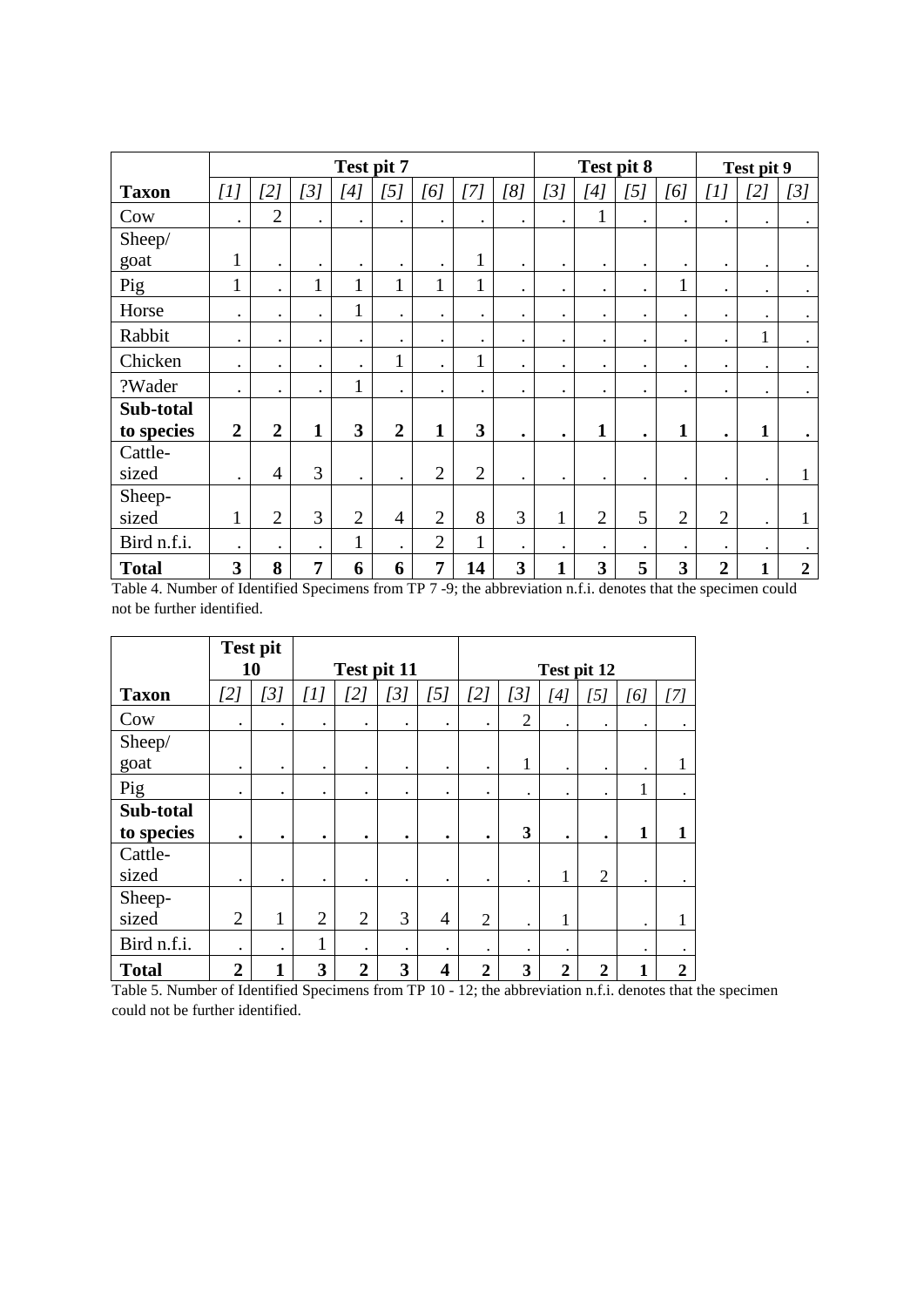|              |                |                | Test pit 13    |                      |                |                         |              |                         | Test pit 14  |           |              | <b>Test pit</b><br>15 |
|--------------|----------------|----------------|----------------|----------------------|----------------|-------------------------|--------------|-------------------------|--------------|-----------|--------------|-----------------------|
| <b>Taxon</b> | [1]            | [2]            | [3]            | [4]                  | [5]            | [6]                     | [1]          | [2]                     | [3]          | [6]       | [9]          | [3]                   |
| Cow          | $\bullet$      | $\bullet$      | $\overline{2}$ | $\ddot{\phantom{0}}$ | $\bullet$      | $\bullet$               | $\bullet$    | $\bullet$               | $\bullet$    | $\bullet$ | $\bullet$    |                       |
| Sheep/       |                |                |                |                      |                |                         |              |                         |              |           |              |                       |
| goat         | $\bullet$      | $\bullet$      | $\mathbf{1}$   | 1                    | $\bullet$      | $\bullet$               | $\bullet$    | $\bullet$               | $\bullet$    | $\bullet$ | $\bullet$    |                       |
| Pig          | $\cdot$        | $\bullet$      | $\bullet$      | $\bullet$            | $\mathbf{1}$   | $\cdot$                 | $\bullet$    | $\cdot$                 | $\bullet$    | $\bullet$ | $\bullet$    | $\bullet$             |
| Horse        | $\cdot$        | $\bullet$      | $\bullet$      | $\bullet$            | $\overline{4}$ | $\bullet$               | $\bullet$    | $\bullet$               | $\bullet$    | $\bullet$ | $\bullet$    |                       |
| Cat          | $\bullet$      | 1              | $\bullet$      | $\bullet$            | $\bullet$      | $\bullet$               | $\bullet$    | $\bullet$               | $\bullet$    | $\bullet$ | $\bullet$    |                       |
| <b>Fox</b>   | $\bullet$      | $\bullet$      | $\bullet$      | $\bullet$            | $\bullet$      | $\bullet$               | $\bullet$    | $\bullet$               | $\bullet$    | $\bullet$ | $\bullet$    |                       |
| Chicken      | $\mathbf{1}$   | $\bullet$      | $\bullet$      | $\bullet$            | $\bullet$      | $\bullet$               | $\bullet$    | $\bullet$               | $\bullet$    | $\bullet$ | ٠            |                       |
| Sub-total    |                |                |                |                      |                |                         |              |                         |              |           |              |                       |
| to species   | $\mathbf{1}$   | 1              | $\mathbf{3}$   | $\mathbf{1}$         | 5              | $\bullet$               | $\bullet$    | $\bullet$               | $\bullet$    | $\bullet$ | $\bullet$    | 1                     |
| Cattle-      |                |                |                |                      |                |                         |              |                         |              |           |              |                       |
| sized        | $\bullet$      | $\bullet$      | $\overline{4}$ | 3                    | $\bullet$      | $\mathbf{1}$            | $\bullet$    | $\bullet$               | $\bullet$    | $\bullet$ | $\bullet$    |                       |
| Sheep-       |                |                |                |                      |                |                         |              |                         |              |           |              |                       |
| sized        | $\overline{2}$ | $\overline{4}$ | $\overline{4}$ | $\overline{2}$       | $\overline{2}$ | 3                       | $\mathbf{1}$ | 3                       | $\mathbf{1}$ | 3         | $\mathbf{1}$ |                       |
| Bird n.f.i.  | $\bullet$      | $\overline{2}$ | $\bullet$      | $\bullet$            | $\bullet$      | $\bullet$               | $\bullet$    | $\mathbf{1}$            | $\bullet$    | $\bullet$ | $\bullet$    |                       |
| <b>Total</b> | 3              | 7              | 11             | 6                    | 7              | $\overline{\mathbf{4}}$ | $\mathbf{1}$ | $\overline{\mathbf{4}}$ | $\mathbf{1}$ | 3         | 1            |                       |

Table 6. Number of Identified Specimens from TP 13 - 15; the abbreviation n.f.i. denotes that the specimen could not be further identified.

|              |                |           |              |                | Test pit 16          |                |              |                |                |                |                      | Test pit 17          |                         |
|--------------|----------------|-----------|--------------|----------------|----------------------|----------------|--------------|----------------|----------------|----------------|----------------------|----------------------|-------------------------|
| <b>Taxon</b> | [1]            | [2]       | [3]          | [4]            | [5]                  | [6]            | 77           | [8]            | [9]            | [1]            | [2]                  | [3]                  | [4]                     |
| Cow          | $\bullet$      | $\bullet$ | $\mathbf{1}$ | $\bullet$      | $\bullet$            | $\mathbf{1}$   | $\bullet$    | $\mathbf{1}$   | $\overline{2}$ | $\bullet$      | $\bullet$            | $\bullet$            |                         |
| Sheep/       |                |           |              |                |                      |                |              |                |                |                |                      |                      |                         |
| goat         | $\overline{2}$ | $\bullet$ | $\bullet$    | $\bullet$      | $\bullet$            | $\bullet$      | $\bullet$    | $\bullet$      | $\bullet$      | $\bullet$      | $\bullet$            | $\bullet$            |                         |
| Pig          | 1              | $\bullet$ | $\bullet$    | 1              | $\ddot{\phantom{0}}$ |                | 1            | $\bullet$      | $\bullet$      | $\bullet$      | $\bullet$            | $\bullet$            |                         |
| Dog          | $\bullet$      | $\bullet$ | $\bullet$    | $\bullet$      | $\bullet$            | $\bullet$      | $\bullet$    | $\bullet$      | $\bullet$      | $\bullet$      | $\ddot{\phantom{0}}$ | $\mathbf{1}$         |                         |
| Cat          | $\bullet$      | $\bullet$ | $\bullet$    | $\bullet$      | $\bullet$            | $\bullet$      | $\bullet$    | $\bullet$      | $\bullet$      | $\bullet$      | $\bullet$            | 1                    | $\bullet$               |
| Rabbit       | $\bullet$      | $\bullet$ | $\bullet$    | $\bullet$      | $\bullet$            | $\bullet$      | $\bullet$    | $\bullet$      | $\bullet$      | $\bullet$      | $\bullet$            | $\mathbf{1}$         |                         |
| Crow         | $\bullet$      | $\bullet$ | $\bullet$    | $\bullet$      | $\bullet$            | $\bullet$      | $\bullet$    | $\bullet$      | $\bullet$      | 1              | $\ddot{\phantom{0}}$ | $\bullet$            | $\mathbf{1}$            |
| Frog/toad    | $\bullet$      | $\bullet$ | $\bullet$    | $\bullet$      | $\bullet$            | $\bullet$      | $\cdot$      | $\bullet$      | $\bullet$      | $\bullet$      | 1                    | $\ddot{\phantom{a}}$ |                         |
| Sub-total    |                |           |              |                |                      |                |              |                |                |                |                      |                      |                         |
| to species   | $\mathbf{3}$   | $\bullet$ | $\mathbf{1}$ | 1              | $\bullet$            | $\mathbf{1}$   | $\mathbf{1}$ | $\mathbf{1}$   | $\overline{2}$ | 1              | $\mathbf{1}$         | 3                    | $\mathbf{1}$            |
| Cattle-      |                |           |              |                |                      |                |              |                |                |                |                      |                      |                         |
| sized        | $\mathbf{1}$   | $\bullet$ | $\bullet$    | $\bullet$      | $\bullet$            | $\mathbf{1}$   | $\mathbf{1}$ | $\mathbf{1}$   | $\bullet$      | 1              | $\bullet$            | $\bullet$            |                         |
| Sheep-       |                |           |              |                |                      |                |              |                |                |                |                      |                      |                         |
| sized        | 3              | 3         | 3            | $\mathbf{1}$   | 3                    | $\bullet$      | 1            | $\bullet$      | $\bullet$      | $\bullet$      | $\bullet$            | $\mathbf{1}$         | 3                       |
| Bird n.f.i.  | $\bullet$      | $\bullet$ | $\bullet$    | $\bullet$      | $\bullet$            | $\bullet$      | $\bullet$    | $\blacksquare$ | $\bullet$      | $\bullet$      | $\mathbf{1}$         | 1                    |                         |
| <b>Total</b> | 7              | 3         | 4            | $\overline{2}$ | 3                    | $\overline{2}$ | 3            | $\overline{2}$ | $\overline{2}$ | $\overline{2}$ | $\overline{2}$       | 5                    | $\overline{\mathbf{4}}$ |

Table 7. Number of Identified Specimens from TP 16 - 17; the abbreviation n.f.i. denotes that the specimen could not be further identified.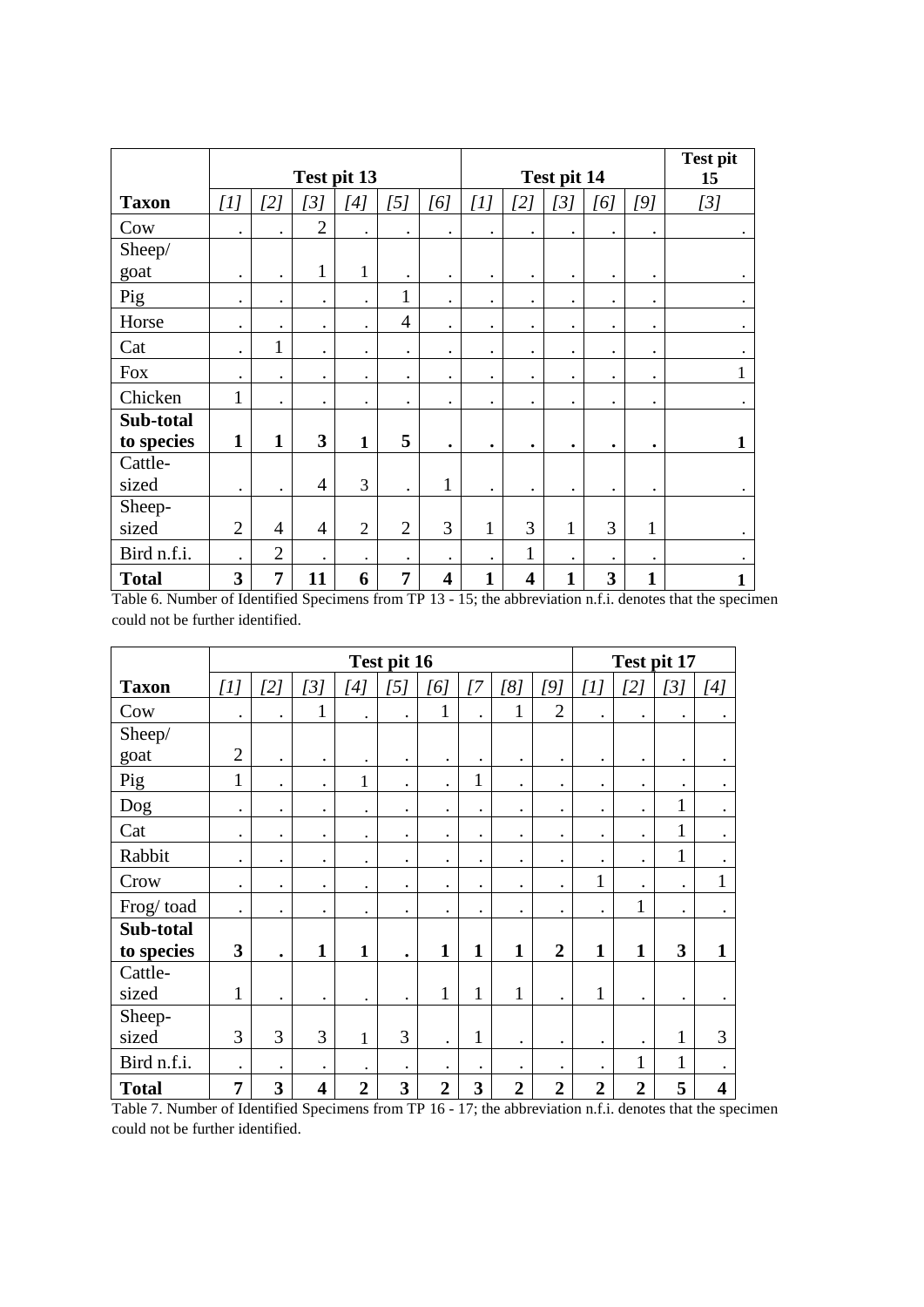|              |              | Test pit 19<br>$[5]$<br>[2]<br>[3]<br>[4]<br>[6]<br>3<br>$\overline{2}$<br>$\overline{2}$<br>3<br>3<br>$\mathbf{1}$<br>$\cdot$<br>$\bullet$<br>$\bullet$<br>8<br>$\overline{2}$<br>$\mathbf{1}$<br>6<br>5<br>$\bullet$<br>$\mathbf{1}$<br>$\bullet$<br>$\bullet$<br>$\bullet$<br>$\bullet$<br>$\bullet$<br>3<br>$\bullet$<br>$\bullet$<br>$\bullet$<br>$\bullet$<br>$\mathbf{1}$<br>$\bullet$<br>$\bullet$<br>$\bullet$<br>$\bullet$<br>$\bullet$<br>12<br>14<br>$\overline{2}$<br>1<br>12<br>$\bullet$ |              |                      |              |           |                                                                                                                                                                                                                                                                          |                |                |                         | Test pit 20    |                         |           |
|--------------|--------------|---------------------------------------------------------------------------------------------------------------------------------------------------------------------------------------------------------------------------------------------------------------------------------------------------------------------------------------------------------------------------------------------------------------------------------------------------------------------------------------------------------|--------------|----------------------|--------------|-----------|--------------------------------------------------------------------------------------------------------------------------------------------------------------------------------------------------------------------------------------------------------------------------|----------------|----------------|-------------------------|----------------|-------------------------|-----------|
| <b>Taxon</b> | $[1]$        |                                                                                                                                                                                                                                                                                                                                                                                                                                                                                                         |              |                      |              |           | $[7] \centering% \includegraphics[width=1\textwidth]{images/TransY.pdf} \caption{The 3D (top) and the 4D (bottom) of the 3D (bottom) of the 3D (bottom) of the 3D (bottom) of the 3D (bottom) of the 3D (bottom) of the 3D (bottom) of the 3D (bottom).} \label{fig:3D}$ | [1]            | [2]            | [3]                     | $[4]$          | [5]                     | [6]       |
| Cow          |              |                                                                                                                                                                                                                                                                                                                                                                                                                                                                                                         |              |                      |              |           | $\bullet$                                                                                                                                                                                                                                                                |                | 1              | 1                       | 1              |                         |           |
| Sheep/       |              |                                                                                                                                                                                                                                                                                                                                                                                                                                                                                                         |              |                      |              |           |                                                                                                                                                                                                                                                                          |                |                |                         |                |                         |           |
| goat         |              |                                                                                                                                                                                                                                                                                                                                                                                                                                                                                                         |              |                      |              |           | $\bullet$                                                                                                                                                                                                                                                                | $\bullet$      | $\mathbf{1}$   | $\bullet$               | $\bullet$      | 1                       | $\bullet$ |
| Pig          |              |                                                                                                                                                                                                                                                                                                                                                                                                                                                                                                         |              |                      |              |           | $\bullet$                                                                                                                                                                                                                                                                | $\bullet$      | $\bullet$      | $\bullet$               | $\bullet$      | $\bullet$               | $\bullet$ |
| Red deer     |              |                                                                                                                                                                                                                                                                                                                                                                                                                                                                                                         |              |                      |              |           | $\bullet$                                                                                                                                                                                                                                                                | $\bullet$      | $\bullet$      | $\bullet$               | $\bullet$      | $\bullet$               | $\bullet$ |
| Chicken      |              |                                                                                                                                                                                                                                                                                                                                                                                                                                                                                                         |              |                      |              |           | $\bullet$                                                                                                                                                                                                                                                                | $\bullet$      | $\bullet$      | $\bullet$               |                |                         | $\bullet$ |
| Wader        |              |                                                                                                                                                                                                                                                                                                                                                                                                                                                                                                         |              |                      |              |           | $\bullet$                                                                                                                                                                                                                                                                | $\bullet$      | $\bullet$      | $\bullet$               |                | $\bullet$               | $\bullet$ |
| Sub-total    |              |                                                                                                                                                                                                                                                                                                                                                                                                                                                                                                         |              |                      |              |           |                                                                                                                                                                                                                                                                          |                |                |                         |                |                         |           |
| to species   |              |                                                                                                                                                                                                                                                                                                                                                                                                                                                                                                         |              |                      |              |           | $\bullet$                                                                                                                                                                                                                                                                | $\bullet$      | $\overline{2}$ | $\mathbf{1}$            | $\mathbf{1}$   | $\mathbf{1}$            | $\bullet$ |
| Cattle-      |              |                                                                                                                                                                                                                                                                                                                                                                                                                                                                                                         |              |                      |              |           |                                                                                                                                                                                                                                                                          |                |                |                         |                |                         |           |
| sized        |              | 3                                                                                                                                                                                                                                                                                                                                                                                                                                                                                                       | 3            | $\overline{2}$       | $\mathbf{1}$ | 3         | $\bullet$                                                                                                                                                                                                                                                                | $\bullet$      | $\bullet$      |                         |                |                         |           |
| Sheep-       |              |                                                                                                                                                                                                                                                                                                                                                                                                                                                                                                         |              |                      |              |           |                                                                                                                                                                                                                                                                          |                |                |                         |                |                         |           |
| sized        | $\bullet$    | 6                                                                                                                                                                                                                                                                                                                                                                                                                                                                                                       | 26           | 15                   | 3            | 3         | 3                                                                                                                                                                                                                                                                        | $\cdot$        | $\bullet$      | $\bullet$               | $\bullet$      | $\bullet$               | 1         |
| Mammal       |              |                                                                                                                                                                                                                                                                                                                                                                                                                                                                                                         |              |                      |              |           |                                                                                                                                                                                                                                                                          |                |                |                         |                |                         |           |
| n.f.i.       | $\bullet$    | $\bullet$                                                                                                                                                                                                                                                                                                                                                                                                                                                                                               | $\bullet$    | $\bullet$            | $\bullet$    | $\bullet$ | $\bullet$                                                                                                                                                                                                                                                                | $\overline{2}$ | $\overline{4}$ | 3                       | $\overline{2}$ | 3                       | $\bullet$ |
| Bird n.f.i.  | $\bullet$    | $\mathbf{1}$                                                                                                                                                                                                                                                                                                                                                                                                                                                                                            | $\mathbf{1}$ | $\ddot{\phantom{a}}$ | $\bullet$    | $\bullet$ | $\bullet$                                                                                                                                                                                                                                                                | $\bullet$      | $\bullet$      |                         |                |                         |           |
| <b>Total</b> | $\mathbf{1}$ | 22                                                                                                                                                                                                                                                                                                                                                                                                                                                                                                      | 44           | 29                   | 6            | 6         | 3                                                                                                                                                                                                                                                                        | $\overline{2}$ | 6              | $\overline{\mathbf{4}}$ | 3              | $\overline{\mathbf{4}}$ | 1         |

Table 8. Number of Identified Specimens from TP 19 - 20; the abbreviation n.f.i. denotes that the specimen could not be further identified.

|              |                | <b>Test pit</b> |           |                |           |                | <b>Test pit</b> |                |                                                                                                                                                                                                                                                                           |                |                  |                  |
|--------------|----------------|-----------------|-----------|----------------|-----------|----------------|-----------------|----------------|---------------------------------------------------------------------------------------------------------------------------------------------------------------------------------------------------------------------------------------------------------------------------|----------------|------------------|------------------|
|              | 21             |                 |           | Test pit 22    |           | 23             |                 |                |                                                                                                                                                                                                                                                                           | Test pit 24    |                  |                  |
| <b>Taxon</b> | [1]            | [6]             | [2]       | $\overline{3}$ | [4]       | $[1]$          | [2]             | [3]            | $[4] % \begin{center} \includegraphics[width=\linewidth]{imagesSupplemental/Imetad-Architecture.png} \end{center} \caption{The image shows the method of the method of the method. The left-hand side is the right side (in the left) of the method.} \label{fig:limact}$ | [5]            | [6]              | $[7]$            |
| Sheep/       |                |                 |           |                |           |                |                 |                |                                                                                                                                                                                                                                                                           |                |                  |                  |
| goat         | $\bullet$      | $\bullet$       | $\bullet$ |                | $\bullet$ | $\bullet$      | $\bullet$       | $\bullet$      | $\bullet$                                                                                                                                                                                                                                                                 | ٠              | ٠                |                  |
| Sub-total    |                |                 |           |                |           |                |                 |                |                                                                                                                                                                                                                                                                           |                |                  |                  |
| to species   | ٠              | $\bullet$       | $\bullet$ | ٠              | ٠         | ٠              | $\bullet$       | $\bullet$      | $\bullet$                                                                                                                                                                                                                                                                 | ٠              | ٠                | 1                |
| Cattle-      |                |                 |           |                |           |                |                 |                |                                                                                                                                                                                                                                                                           |                |                  |                  |
| sized        | $\bullet$      | $\bullet$       | $\bullet$ |                | 1         | ٠              | $\bullet$       | ٠              |                                                                                                                                                                                                                                                                           | $\overline{2}$ | 1                |                  |
| Sheep-       |                |                 |           |                |           |                |                 |                |                                                                                                                                                                                                                                                                           |                |                  |                  |
| sized        | $\overline{2}$ | $\overline{4}$  | $\bullet$ | $\overline{2}$ | $\bullet$ | $\overline{2}$ | $\bullet$       | $\overline{2}$ | 1                                                                                                                                                                                                                                                                         |                | 1                | 1                |
| Mammal       |                |                 |           |                |           |                |                 |                |                                                                                                                                                                                                                                                                           |                |                  |                  |
| n.f.i.       | $\bullet$      | $\bullet$       | $\bullet$ | $\bullet$      | $\bullet$ | $\bullet$      | 1               | $\bullet$      | $\bullet$                                                                                                                                                                                                                                                                 | ٠              | $\bullet$        |                  |
| Bird n.f.i.  | $\bullet$      | $\bullet$       | 1<br>1    | $\bullet$      | $\bullet$ | $\bullet$      | $\bullet$       | $\bullet$      | $\bullet$                                                                                                                                                                                                                                                                 |                | $\bullet$        |                  |
| <b>Total</b> | $\overline{2}$ | 4               | 1         | $\overline{2}$ | 1         | $\overline{2}$ | 1               | $\overline{2}$ | $\mathbf{1}$                                                                                                                                                                                                                                                              | $\mathbf{2}$   | $\boldsymbol{2}$ | $\boldsymbol{2}$ |

Table 9. Number of Identified Specimens from TP 21 - 24; the abbreviation n.f.i. denotes that the specimen could not be further identified.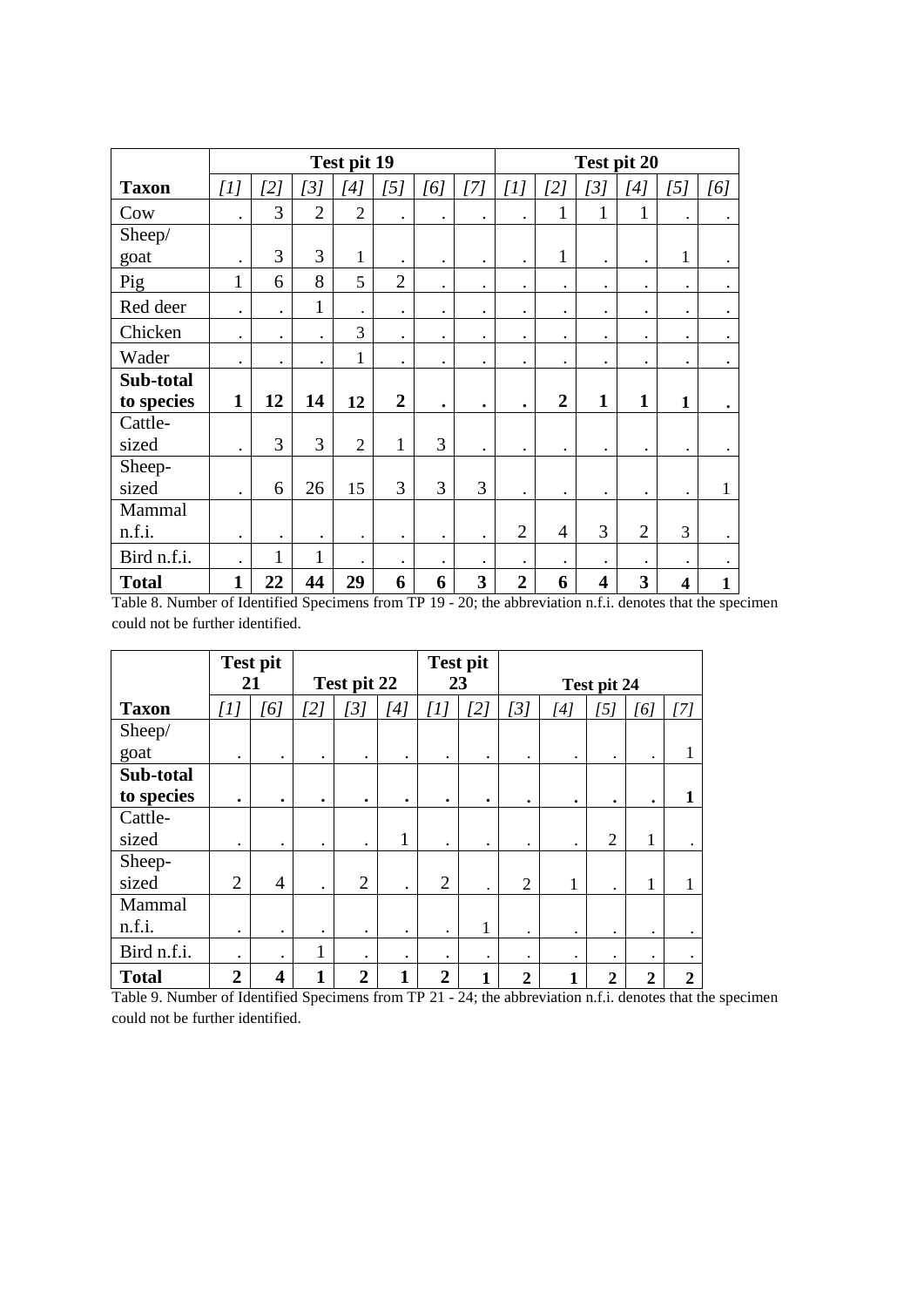|                                                                      |                |                         |                         |                |                         |                |                                 | <b>Test</b><br>pit |                         |                |                |             |                |           |           |
|----------------------------------------------------------------------|----------------|-------------------------|-------------------------|----------------|-------------------------|----------------|---------------------------------|--------------------|-------------------------|----------------|----------------|-------------|----------------|-----------|-----------|
|                                                                      |                |                         |                         | Test pit 25    |                         |                |                                 | 26                 |                         |                |                | Test pit 27 |                |           |           |
| <b>Taxon</b>                                                         | [1]            | [2]                     | [3]                     | [4]            | [5]                     | [6]            | [7]                             | [1]                | $[1]$                   | [2]            | [3]            | [4]         | [5]            | [6]       | [7]       |
| Cow                                                                  | $\bullet$      | $\bullet$               | $\bullet$               | $\bullet$      | $\overline{2}$          | 1<br>1         | $\bullet$                       | $\bullet$          | $\bullet$               | 1<br>1         | $\bullet$      |             |                | $\bullet$ | $\bullet$ |
| Sheep/                                                               |                |                         |                         |                |                         |                |                                 |                    |                         |                |                |             |                |           |           |
| goat                                                                 | 1<br>-1        |                         | 4                       | $\overline{2}$ | $\overline{2}$          | 1              | $\bullet$                       | $\bullet$          | $\bullet$               | $\bullet$      | $\mathbf{1}$   | $\bullet$   | $\overline{2}$ | $\bullet$ | $\bullet$ |
| Pig                                                                  | $\bullet$      |                         |                         | $\mathbf{1}$   | $\bullet$               | $\bullet$      | ٠                               | $\bullet$          | 3                       | 1              | $\overline{2}$ |             | 1              | 1<br>T    | $\bullet$ |
| Rabbit                                                               | 1<br>ı         |                         |                         | $\bullet$      | ٠                       | $\bullet$      | ٠                               | $\bullet$          | $\bullet$               |                |                |             |                | $\bullet$ | $\bullet$ |
| Sub-total                                                            |                |                         |                         |                |                         |                |                                 |                    |                         |                |                |             |                |           |           |
| to species                                                           | $\overline{2}$ | $\overline{2}$          | $\overline{\mathbf{4}}$ | 3              | $\overline{\mathbf{4}}$ | $\overline{2}$ | ٠                               | $\bullet$          | 3                       | $\overline{2}$ | 3              | 1           | 4              | 1         | $\bullet$ |
| Cattle-                                                              |                |                         |                         |                |                         |                |                                 |                    |                         |                |                |             |                |           |           |
| sized                                                                | $\bullet$      | $\bullet$               | $\bullet$               | $\mathbf{1}$   | 3                       | $\bullet$      | $\bullet$                       | T                  | 1                       | 1              | $\bullet$      |             | $\bullet$      | $\bullet$ | $\bullet$ |
| Sheep-                                                               |                |                         |                         |                |                         |                |                                 |                    |                         |                |                |             |                |           |           |
| sized                                                                | $\overline{2}$ | $\overline{2}$          | 3                       | 11             | 4                       | 1              | $\overline{2}$                  | $\bullet$          | $\bullet$               | $\overline{2}$ | $\overline{4}$ | 5           | $\overline{2}$ | $\bullet$ |           |
| <b>Total</b><br>Toble 10. Number of Identified Consimered from TD 25 | 5              | $\overline{\mathbf{4}}$ | 7                       | 15             | 11                      | 3              | $\overline{2}$<br>$\mathcal{L}$ | 1                  | $\overline{\mathbf{4}}$ | 5              | $\overline{7}$ | 7           | 6              | 1         |           |

Table 10. Number of Identified Specimens from TP 25 – 27

|              |                      |                      |                |                                                                                                                                                                                                                                                                                                                                                                                                                                                                                                                                                                               |                      |                      |                         | Test pit 28             |                |                |                      |              |                |                |
|--------------|----------------------|----------------------|----------------|-------------------------------------------------------------------------------------------------------------------------------------------------------------------------------------------------------------------------------------------------------------------------------------------------------------------------------------------------------------------------------------------------------------------------------------------------------------------------------------------------------------------------------------------------------------------------------|----------------------|----------------------|-------------------------|-------------------------|----------------|----------------|----------------------|--------------|----------------|----------------|
| <b>Taxon</b> | [1]                  | [2]                  | [3]            | $[4] % \begin{center} \includegraphics[width=\linewidth]{imagesSupplemental/Imetad-Architecture.png} \end{center} \vspace*{-1em} \caption{The figure shows the \textit{Stabad} and \textit{Stab} are the \textit{Stab} and \textit{Stab} are the \textit{Stab} and \textit{Stab} are the \textit{Stab} and \textit{Stab} are the \textit{Stab} and \textit{Stab} are the \textit{Stab} and \textit{Stab} are the \textit{Stab} and \textit{Stab} are the \textit{Stab} and \textit{Stab} are the \textit{Stab} and \textit{Stab} are the \textit{Stab} and \textit{Stab} are$ | [5]                  | [6]                  | [7]                     | [8]                     | [9]            | [10]           | [11]                 | $[12]$       | $[13]$         | [14]           |
| Cow          | $\mathbf{1}$         | $\bullet$            | $\overline{2}$ | $\bullet$                                                                                                                                                                                                                                                                                                                                                                                                                                                                                                                                                                     | $\bullet$            | $\cdot$              | $\mathbf{1}$            | $\mathbf 1$             | $\mathbf{1}$   | $\mathbf{1}$   |                      | $\bullet$    | $\bullet$      |                |
| Sheep/goat   | $\ddot{\phantom{a}}$ | $\overline{2}$       | 3              | $\overline{2}$                                                                                                                                                                                                                                                                                                                                                                                                                                                                                                                                                                | $\ddot{\phantom{0}}$ | $\overline{2}$       | $\ddot{\phantom{0}}$    | 3                       | $\overline{3}$ | $\overline{4}$ | 5                    | 5            | $\overline{4}$ | $\sqrt{2}$     |
| Pig          | $\bullet$            | $\bullet$            | $\mathbf{1}$   | $\mathbf{1}$                                                                                                                                                                                                                                                                                                                                                                                                                                                                                                                                                                  | $\bullet$            | $\bullet$            | $\mathbf{1}$            | $\bullet$               | $\mathbf{1}$   | $\bullet$      | $\mathbf{1}$         | $\bullet$    | 3              | $\overline{2}$ |
| Horse        | $\cdot$              | $\ddot{\phantom{a}}$ | $\mathbf{1}$   | $\bullet$                                                                                                                                                                                                                                                                                                                                                                                                                                                                                                                                                                     | $\bullet$            | $\ddot{\phantom{0}}$ | $\bullet$               | $\ddot{\phantom{0}}$    | $\bullet$      | $\bullet$      | $\ddot{\phantom{0}}$ | $\bullet$    | $\bullet$      |                |
| Dog          | $\bullet$            | $\bullet$            | $\bullet$      | $\bullet$                                                                                                                                                                                                                                                                                                                                                                                                                                                                                                                                                                     | $\bullet$            | $\bullet$            | $\mathbf 1$             | $\bullet$               | $\bullet$      | $\bullet$      | $\bullet$            | $\bullet$    | $\bullet$      | $\overline{2}$ |
| Rabbit       | $\bullet$            | $\bullet$            | $\bullet$      | $\bullet$                                                                                                                                                                                                                                                                                                                                                                                                                                                                                                                                                                     | $\bullet$            | $\ddot{\phantom{0}}$ | $\bullet$               | $\bullet$               | $\cdot$        | 1              | $\bullet$            | $\bullet$    | $\bullet$      |                |
| Chicken      | $\bullet$            | $\bullet$            | $\bullet$      | $\bullet$                                                                                                                                                                                                                                                                                                                                                                                                                                                                                                                                                                     | $\bullet$            | $\bullet$            | $\bullet$               | $\bullet$               | $\mathbf{1}$   | $\mathbf{1}$   | $\bullet$            | $\bullet$    | $\bullet$      | $\overline{2}$ |
| Galliformes  | $\ddot{\phantom{0}}$ | $\bullet$            | $\bullet$      | $\bullet$                                                                                                                                                                                                                                                                                                                                                                                                                                                                                                                                                                     | $\bullet$            | $\bullet$            | $\bullet$               | $\bullet$               | $\bullet$      | $\bullet$      | $\bullet$            | $\bullet$    | $\bullet$      | $\mathbf{1}$   |
| Domestic     |                      |                      |                |                                                                                                                                                                                                                                                                                                                                                                                                                                                                                                                                                                               |                      |                      |                         |                         |                |                |                      |              |                |                |
| goose        | $\bullet$            | $\bullet$            | $\bullet$      | $\bullet$                                                                                                                                                                                                                                                                                                                                                                                                                                                                                                                                                                     | $\bullet$            | $\bullet$            | $\bullet$               | $\bullet$               | $\bullet$      | $\bullet$      | $\bullet$            | $\bullet$    | $\bullet$      | $\mathbf{1}$   |
| Squirrel     | $\mathbf{1}$         | $\bullet$            | $\bullet$      | $\bullet$                                                                                                                                                                                                                                                                                                                                                                                                                                                                                                                                                                     | $\bullet$            | $\bullet$            | $\bullet$               | $\bullet$               | $\bullet$      | $\bullet$      | $\bullet$            | $\bullet$    | $\bullet$      |                |
| Hedgehog     | $\ddot{\phantom{a}}$ | $\mathbf{1}$         | $\bullet$      | $\bullet$                                                                                                                                                                                                                                                                                                                                                                                                                                                                                                                                                                     | $\bullet$            | $\bullet$            | $\bullet$               | $\bullet$               |                | $\bullet$      | $\ddot{\phantom{0}}$ |              | $\bullet$      |                |
| Vole sp.     | $\bullet$            | $\bullet$            | $\mathbf{1}$   | $\bullet$                                                                                                                                                                                                                                                                                                                                                                                                                                                                                                                                                                     | $\bullet$            | $\bullet$            | $\bullet$               | $\bullet$               |                | $\bullet$      | $\bullet$            | $\bullet$    | $\bullet$      |                |
| Sub-total    |                      |                      |                |                                                                                                                                                                                                                                                                                                                                                                                                                                                                                                                                                                               |                      |                      |                         |                         |                |                |                      |              |                |                |
| to species   | $\overline{2}$       | 3                    | 8              | $\mathbf{3}$                                                                                                                                                                                                                                                                                                                                                                                                                                                                                                                                                                  | $\bullet$            | $\boldsymbol{2}$     | $\overline{\mathbf{3}}$ | $\overline{\mathbf{4}}$ | 6              | $\overline{7}$ | 6                    | 5            | 7              | 11             |
| Cattle-sized | $\bullet$            | $\bullet$            | $\overline{2}$ | $\bullet$                                                                                                                                                                                                                                                                                                                                                                                                                                                                                                                                                                     | $\overline{2}$       | $\bullet$            | $\cdot$                 | $\mathbf{1}$            | $\mathbf{1}$   | $\overline{2}$ | $\mathbf{1}$         | $\mathbf{1}$ | 5              | $\,8\,$        |
| Sheep-       |                      |                      |                |                                                                                                                                                                                                                                                                                                                                                                                                                                                                                                                                                                               |                      |                      |                         |                         |                |                |                      |              |                |                |
| sized        | $\cdot$              | 10                   | 6              | 6                                                                                                                                                                                                                                                                                                                                                                                                                                                                                                                                                                             | $\overline{4}$       | 11                   | 8                       | $\overline{7}$          | 13             | 12             | 16                   | 8            | 5              | 7              |
| Mammal       |                      |                      |                |                                                                                                                                                                                                                                                                                                                                                                                                                                                                                                                                                                               |                      |                      |                         |                         |                |                |                      |              |                |                |
| n.f.i.       | $\cdot$              | $\bullet$            | $\bullet$      | $\bullet$                                                                                                                                                                                                                                                                                                                                                                                                                                                                                                                                                                     | $\mathbf{1}$         | $\bullet$            | $\bullet$               | $\bullet$               | $\bullet$      | $\bullet$      | ٠                    |              | $\bullet$      |                |
| Bird n.f.i.  | $\bullet$            | $\bullet$            | $\bullet$      | $\mathbf{1}$                                                                                                                                                                                                                                                                                                                                                                                                                                                                                                                                                                  | $\bullet$            | $\bullet$            | $\bullet$               | $\mathbf 1$             | $\bullet$      | $\bullet$      | $\mathbf{1}$         | $\bullet$    | $\bullet$      |                |
| <b>Total</b> | $\overline{2}$       | 13                   | 16             | 10                                                                                                                                                                                                                                                                                                                                                                                                                                                                                                                                                                            | 7                    | 13                   | 11                      | 13                      | 20             | 21             | 24                   | 14           | 17             | 26             |

Table 11. Number of Identified Specimens from TP 28; the abbreviation n.f.i. denotes that the specimen could not be further identified.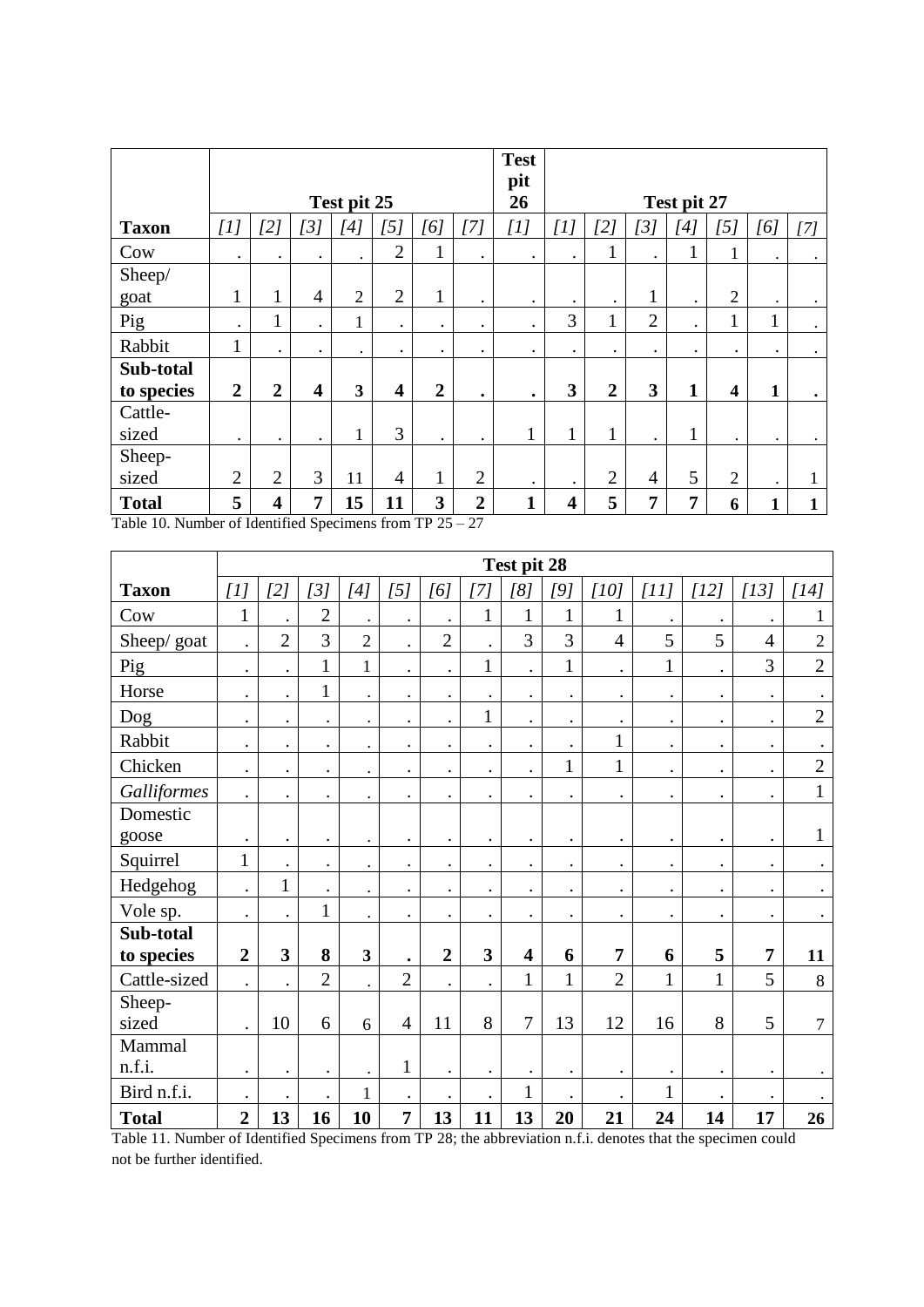|              |              |              |                      |                      |                      | Test pit 29    |                |                |                      |                         |              |
|--------------|--------------|--------------|----------------------|----------------------|----------------------|----------------|----------------|----------------|----------------------|-------------------------|--------------|
| <b>Taxon</b> | [1]          | [2]          | [3]                  | [4]                  | [5]                  | [6]            | $[7]$          | [8]            | [9]                  | [10]                    | [11]         |
| Cow          | $\bullet$    | $\bullet$    | $\overline{4}$       | 5                    | $\bullet$            | 1              | $\bullet$      | $\bullet$      | 1                    | $\bullet$               | $\bullet$    |
| Sheep/       |              |              |                      |                      |                      |                |                |                |                      |                         |              |
| goat         | $\mathbf{1}$ | 3            | 3                    | 5                    | 11                   | 3              | $\mathbf{1}$   | $\bullet$      | $\mathbf{1}$         | $\bullet$               |              |
| Pig          | $\bullet$    | $\mathbf{1}$ | $\overline{2}$       | $\mathbf{1}$         | $\overline{2}$       | $\bullet$      |                | 1              | $\ddot{\phantom{0}}$ | $\bullet$               |              |
| Horse        | $\bullet$    | $\bullet$    | $\ddot{\phantom{0}}$ | $\mathbf{1}$         | $\ddot{\phantom{0}}$ | $\bullet$      | $\bullet$      | $\bullet$      | $\bullet$            | $\bullet$               | $\bullet$    |
| Chicken      | $\bullet$    | $\bullet$    | $\bullet$            | $\ddot{\phantom{0}}$ | $\mathbf{1}$         | $\mathbf{1}$   | $\bullet$      | ٠              | $\bullet$            | $\bullet$               |              |
| Teal         | $\bullet$    | $\mathbf{1}$ | $\bullet$            | $\bullet$            | $\bullet$            | $\bullet$      | $\bullet$      | $\bullet$      | $\bullet$            | $\bullet$               |              |
| Sub-total    |              |              |                      |                      |                      |                |                |                |                      |                         |              |
| to species   | $\mathbf{1}$ | 5            | 9                    | 12                   | 14                   | 5              | $\mathbf{1}$   | $\mathbf{1}$   | $\overline{2}$       | $\bullet$               | $\bullet$    |
| Cattle-      |              |              |                      |                      |                      |                |                |                |                      |                         |              |
| sized        |              | 3            | ٠                    | $\overline{2}$       | $\bullet$            | 3              | $\overline{2}$ | $\overline{2}$ | $\bullet$            | $\bullet$               |              |
| Sheep-       |              |              |                      |                      |                      |                |                |                |                      |                         |              |
| sized        | $\mathbf{1}$ | 6            | 13                   | $\overline{4}$       | 11                   | $\overline{2}$ | 5              | $\overline{7}$ | 5                    | $\overline{4}$          |              |
| Mammal       |              |              |                      |                      |                      |                |                |                |                      |                         |              |
| n.f.i.       | $\bullet$    | $\bullet$    | $\bullet$            |                      | $\ddot{\phantom{0}}$ | $\bullet$      |                | $\bullet$      | $\bullet$            | $\bullet$               | $\mathbf{1}$ |
| Bird n.f.i.  | 1            | $\mathbf{1}$ | $\mathbf{1}$         | $\overline{2}$       | 1                    | $\mathbf{1}$   | $\mathbf{1}$   | $\bullet$      | $\bullet$            | $\bullet$               |              |
| Fish n.f.i.  |              | $\bullet$    | $\bullet$            | $\bullet$            | $\ddot{\phantom{0}}$ | $\mathbf{1}$   |                |                | $\bullet$            |                         |              |
| <b>Total</b> | 3            | 15           | 23                   | 20                   | 26                   | 12             | 9              | 10             | 7                    | $\overline{\mathbf{4}}$ | $\mathbf{1}$ |

Table 12. Number of Identified Specimens from TP 29; the abbreviation n.f.i. denotes that the specimen could not be further identified.

|              | Test pit 30    |                |                |                | Test pit 31    |                |                |                         |                | Test pit 32  |                |                         |
|--------------|----------------|----------------|----------------|----------------|----------------|----------------|----------------|-------------------------|----------------|--------------|----------------|-------------------------|
| <b>Taxon</b> | [1]            | [2]            | [3]            | $[4]$          | [2]            | [3]            | [4]            | [5]                     | [6]            | [2]          | [4]            | [5]                     |
| Cow          | $\bullet$      | $\overline{2}$ | $\bullet$      | 1              | $\mathbf{1}$   | 1              | $\bullet$      | $\bullet$               | $\bullet$      | $\bullet$    | $\bullet$      |                         |
| Sheep/       |                |                |                |                |                |                |                |                         |                |              |                |                         |
| goat         | $\mathbf{1}$   | 1              | $\mathbf{1}$   |                | $\bullet$      | $\bullet$      |                | 1                       | $\overline{2}$ |              |                | $\mathbf{1}$            |
| Pig          | $\bullet$      | $\overline{2}$ | $\bullet$      | $\bullet$      | $\bullet$      | $\bullet$      | 1              | $\bullet$               | $\bullet$      | 1            | $\bullet$      |                         |
| Horse        | $\bullet$      | $\bullet$      | $\bullet$      | $\bullet$      | $\bullet$      | $\bullet$      | $\bullet$      | $\bullet$               | $\bullet$      | $\bullet$    | ٠              |                         |
| Rabbit       | $\bullet$      | $\mathbf{1}$   | $\bullet$      | $\bullet$      | $\bullet$      | $\bullet$      | $\bullet$      |                         | 1              | $\bullet$    | $\bullet$      |                         |
| Chicken      | $\bullet$      | $\mathbf{1}$   | $\bullet$      | $\bullet$      | $\bullet$      | $\bullet$      | $\bullet$      | 1                       | ٠              | $\bullet$    | ٠              | $\bullet$               |
| ?Wader       | $\bullet$      | $\bullet$      | $\bullet$      | $\bullet$      | $\bullet$      | $\bullet$      | $\bullet$      | $\bullet$               | $\bullet$      |              |                |                         |
| Sub-total    |                |                |                |                |                |                |                |                         |                |              |                |                         |
| to species   | $\mathbf{1}$   | 7              | $\mathbf{1}$   | 1              | $\mathbf{1}$   | 1              | 1              | $\overline{2}$          | 3              | $\mathbf{1}$ | ٠              | $\mathbf{1}$            |
| Cattle-      |                |                |                |                |                |                |                |                         |                |              |                |                         |
| sized        | $\bullet$      | $\overline{2}$ | 3              |                | $\bullet$      | $\bullet$      | $\bullet$      | $\bullet$               | $\overline{4}$ |              | $\overline{2}$ |                         |
| Sheep-       |                |                |                |                |                |                |                |                         |                |              |                |                         |
| sized        | $\overline{4}$ | 13             | $\overline{2}$ | $\mathbf{1}$   | 1              | $\overline{2}$ | $\overline{4}$ | $\overline{2}$          | $\bullet$      | $\bullet$    | $\bullet$      | 3                       |
| Bird n.f.i.  | $\bullet$      | $\bullet$      | $\mathbf{1}$   | $\bullet$      | $\bullet$      | $\bullet$      | $\bullet$      | $\bullet$               | ٠              | $\bullet$    |                |                         |
| <b>Total</b> | 5              | 22             | 7              | $\overline{2}$ | $\overline{2}$ | 3              | 5              | $\overline{\mathbf{4}}$ | 7              | 1            | $\overline{2}$ | $\overline{\mathbf{4}}$ |

Table 13. Number of Identified Specimens from TP 30 - 32; the abbreviation n.f.i. denotes that the specimen could not be further identified.